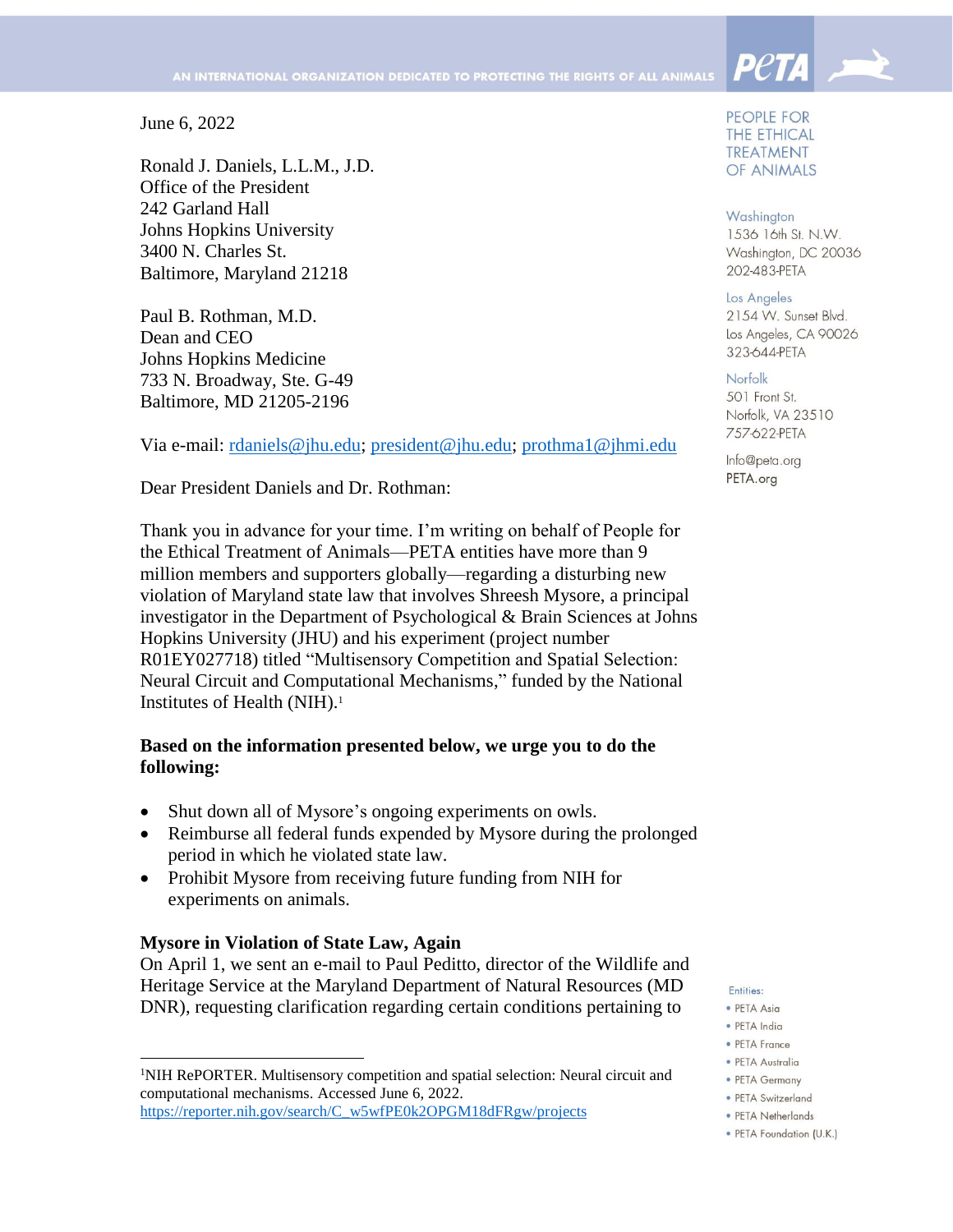Mysore's MD DNR scientific collecting permit, which allows him to keep owls for use in his experiments.<sup>2</sup> We pointed out to Peditto that the MD DNR permit issued to Mysore states, "At the end of the study, birds may be euthanized."<sup>3</sup> Furthermore, Mysore confirms his killing of the owls in his relevant NIH grant application, stating, "Animals will be euthanized with beuthanasia D (under 4% isofluorane [*sic*]), and perfused with saline followed by a fixative solution (paraformaldehyde) to recover brains for histology and tract tracing. Deaths will be documented in animal inventory records."<sup>4</sup> However, Maryland Code, Natural Resources § 10-909(e)(1) explicitly prohibits such killings of wildlife—which, per the statutory definition, includes the barn owls used by Mysore—by permittees, stating that "[t]he permit becomes void on proof that the permittee has … [c]aptured or killed any wildlife."<sup>5</sup>

Specifically, we asked Peditto if there are any exceptions to the statutory prohibition on the killing of wildlife covered by Mysore's permit that would allow for such killings during his invasive and deadly brain tests on barn owls. Peditto replied to us on May 11, stating that his office is "working with the permittee" regarding this issue we raised. In another e-mail to PETA, on May 24, Peditto clarified that "[t]he current permit does not allow the research project to kill birds in MD."<sup>6</sup>

On May 31, we received public records confirming that MD DNR had revoked Mysore's permit. The agency stated that the permit was "inconsistent" with the state law's prohibition on killing wildlife by permittees and issued him a new permit that "disallows euthanizing the birds," whom he uses in his NIH-funded experiments.7,8 **To be clear, this means that Mysore has been in violation of Maryland state law prohibiting the killing of wildlife by MD DNR scientific collecting permittees for the entire duration of his experiments on owls. NIH has funded this illegal activity with more than \$1.9 million in taxpayer funds, and JHU has failed to ensure Mysore's adherence to state law.** 

To make matters worse, this isn't the only violation of state law concerning Mysore's owl experiments. As we mentioned in our May 11, 2021, letters to you<sup>9</sup> and to Michelle Bulls,

 $\overline{\phantom{a}}$ <sup>2</sup>Peditto P. Re: For Director Peditto, from PETA—re scientific collecting permit. Accessed June 6, 2022. <https://www.peta.org/wp-content/uploads/2022/06/email-md-dnr-paul-peditto-peta.pdf>

<sup>&</sup>lt;sup>3</sup>Maryland Department of Natural Resources. Scientific Collecting Permit #: 55025. Accessed June 6, 2022. <https://www.peta.org/wp-content/uploads/2022/03/sco-mysore.pdf>

<sup>4</sup>Mysore S. Research Project Grant (Parent R01). Accessed June 6, 2022[. https://www.peta.org/wp](https://www.peta.org/wp-content/uploads/2021/01/Mysore-grant-application.pdf)[content/uploads/2021/01/Mysore-grant-application.pdf](https://www.peta.org/wp-content/uploads/2021/01/Mysore-grant-application.pdf)

<sup>5</sup>MD Nat Res Code § 10-909 (2015)

<sup>6</sup>Peditto P.

<sup>7</sup>Peditto P. Mysore Permit. Maryland Department of Natural Resources. May 12, 2022. Accessed June 6, 2022.<https://www.peta.org/wp-content/uploads/2022/06/Mysore-Permit.pdf>

<sup>8</sup>Larney T. Permit Revocation. Maryland Department of Natural Resources. Accessed June 6, 2022. <https://www.peta.org/wp-content/uploads/2022/05/State-of-Maryland-Mail-Permit-Revocation.pdf>

<sup>9</sup>Gala S. Letter to JHU with MD DNR info. People for the Ethical Treatment of Animals. May 11, 2021. Accessed June 6, 2022. [https://www.peta.org/wp-content/uploads/2022/06/2021-05-11-Letter-to-JHU-w-](https://www.peta.org/wp-content/uploads/2022/06/2021-05-11-Letter-to-JHU-w-DNR-info.pdf)[DNR-info.pdf](https://www.peta.org/wp-content/uploads/2022/06/2021-05-11-Letter-to-JHU-w-DNR-info.pdf)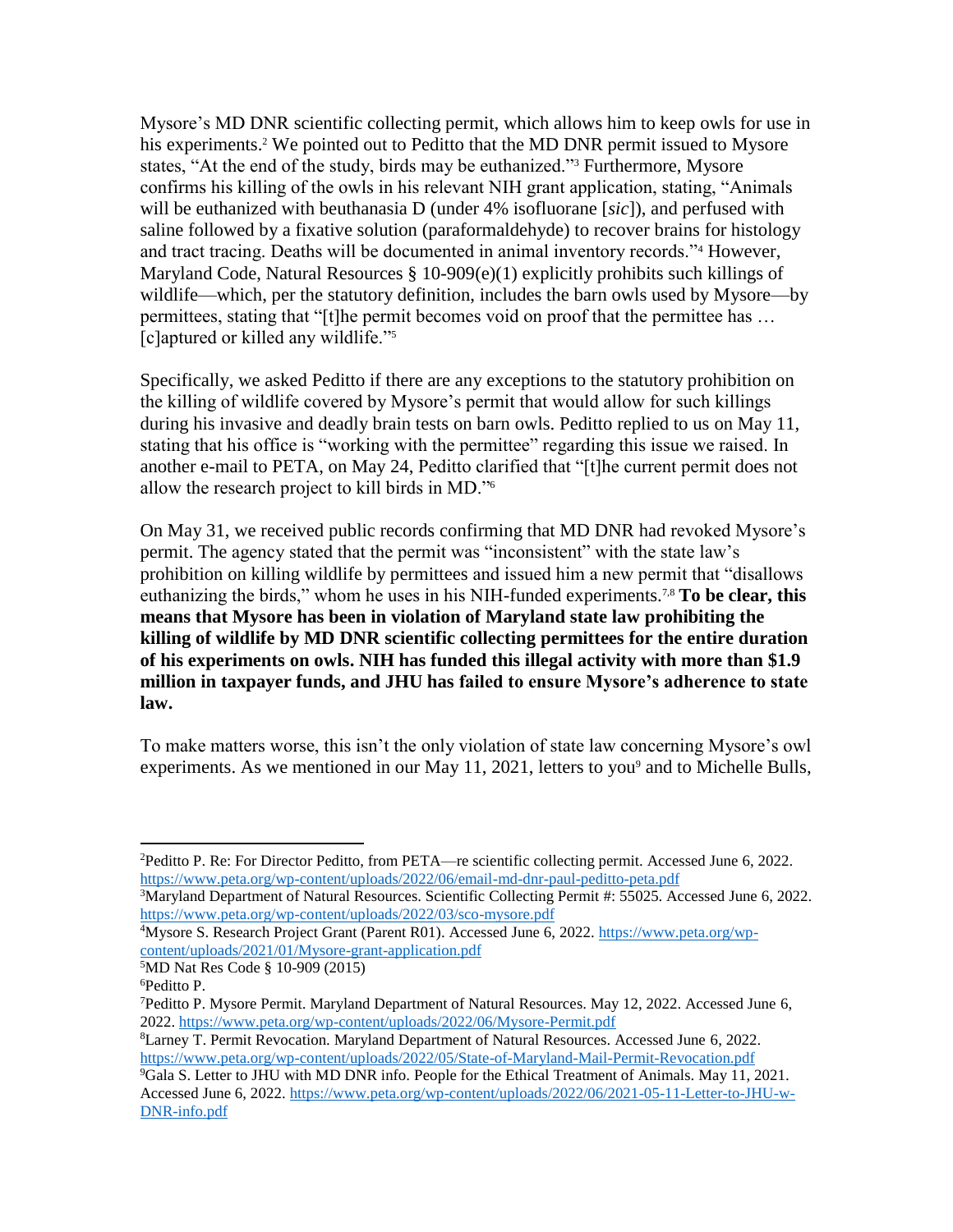director of NIH's Office of Policy for Extramural Research Administration (OPERA),<sup>10</sup> MD DNR issued a separate warning letter to Mysore last year—in response to our prior complaint to the agency pointing out that Mysore had failed to obtain mandatory permits to legally possess barn owls from 2015 to 2018 for use in his experiments—in which MD DNR wrote to us that "[Mysore] will need to renew the permit annually and that operating under an inactive permit is a violation and subject to potential enforcement action and foreclosure of the research project."<sup>11</sup> On September 29, 2021, Dr. Patricia Brown, director of the NIH Office of Laboratory Animal Welfare (OLAW), replied<sup>12</sup> to our May 11, 2021, letter to OPERA, and we responded to her on November 3, 2021,<sup>13</sup> with our serious concerns regarding the robustness of OLAW's handling of this matter and of any future violations of state law by investigators and research facilities receiving NIH funding to experiment on animals.

# **JHU Failed to Ensure Mysore's Compliance With State Law**

Even though PETA alerted JHU leadership about Mysore's former permit violation wherein he failed to acquire necessary permits to possess barn owls for experimentation—in our letter dated May  $11$ ,  $2021$ ,<sup>14</sup> the university failed to hold Mysore accountable.

According to public records we received in response to PETA's request for information related to the investigation by OLAW and/or OPERA into our complaint concerning Mysore's noncompliance with state regulations by lacking valid permits,<sup>15</sup> JHU's vice dean for research, Dr. Denis Wirtz, admits to the university's "temporary administrative lapse in the DNR possession permit,"<sup>16</sup> which resulted in Mysore's failure to obtain

<https://www.peta.org/wp-content/uploads/2021/10/Roe-PETA-JHU-Allegations-3272-2L.pdf> (Page 1: "No annual renewal reminders had been sent by DNR for this activity although reminders had been sent to another JHU investigator who had a wildlife permit.")

<span id="page-2-0"></span>l

<sup>&</sup>lt;sup>10</sup>Gala S. Letter to Michelle Bulls. People for the Ethical Treatment of Animals. May 11, 2021. Accessed June 6, 2022. [https://www.peta.org/wp-content/uploads/2021/10/2021-05-11-Letter-to-OPERA-rerecoup-](https://www.peta.org/wp-content/uploads/2021/10/2021-05-11-Letter-to-OPERA-rerecoup-NIH-grant-1.pdf)[NIH-grant-1.pdf](https://www.peta.org/wp-content/uploads/2021/10/2021-05-11-Letter-to-OPERA-rerecoup-NIH-grant-1.pdf)

<sup>&</sup>lt;sup>11</sup>Haddaway-Riccio J. Letter to PETA regarding scientific collecting permits held by Johns Hopkins University. Maryland Department of Natural Resources. May 5, 2021. Accessed on June 6, 2022. [https://www.peta.org/wp-content/uploads/2021/09/2021-05-05-MD-DNR-response-Mysore-was-in](https://www.peta.org/wp-content/uploads/2021/09/2021-05-05-MD-DNR-response-Mysore-was-in-violation.pdf)[violation.pdf](https://www.peta.org/wp-content/uploads/2021/09/2021-05-05-MD-DNR-response-Mysore-was-in-violation.pdf)

<sup>&</sup>lt;sup>12</sup>Brown P. Letter from OPERA/OLAW to PETA. Office of Policy for Extramural Research and Office of Laboratory Animal Welfare. September 29, 2021. Accessed June 6, 2022.

<sup>&</sup>lt;sup>13</sup>Roe K. Letter to Patricia Brown. People for the Ethical Treatment of Animals. November 3, 2021. Accessed June 6, 2022. [https://www.peta.org/wp-content/uploads/2021/11/2021-11-03\\_Follow-up](https://www.peta.org/wp-content/uploads/2021/11/2021-11-03_Follow-up-correspondence-regarding-Shreesh-Mysore-002.pdf)[correspondence-regarding-Shreesh-Mysore-002.pdf](https://www.peta.org/wp-content/uploads/2021/11/2021-11-03_Follow-up-correspondence-regarding-Shreesh-Mysore-002.pdf)

 ${}^{14}$ Gala S.

<sup>&</sup>lt;sup>15</sup>People for the Ethical Treatment of Animals. Records request to OLAW/OPERA. September 27, 2021. Accessed June 6, 2022. [https://www.peta.org/wp-content/uploads/2021/11/2021-09-27\\_NIH-](https://www.peta.org/wp-content/uploads/2021/11/2021-09-27_NIH-OLAW_OPERA_FOIA.pdf)[OLAW\\_OPERA\\_FOIA.pdf](https://www.peta.org/wp-content/uploads/2021/11/2021-09-27_NIH-OLAW_OPERA_FOIA.pdf)

<sup>&</sup>lt;sup>16</sup>Johns Hopkins University. RE: Animal Welfare Assurance #A3272-0l (OLAW Case 2L). September 29, 2021. Accessed June 6, 2022. [https://www.peta.org/wp-](https://www.peta.org/wp-content/uploads/2021/11/responsive_records_A3272-2L_Redacted-ocrd.pdf)

[content/uploads/2021/11/responsive\\_records\\_A3272-2L\\_Redacted-ocrd.pdf](https://www.peta.org/wp-content/uploads/2021/11/responsive_records_A3272-2L_Redacted-ocrd.pdf) (Page 5: "Following careful investigation and review of the facts, the ACUC unanimously determined that the temporary administrative lapse in the DNR possession permit *did not constitute a significant deficiency* from the standards of the Guide for the Care and Use of Laboratory Animals (the 'Guide'), PHS Policy, or the Animal Welfare Act or its regulations. JHU has concluded that this administrative lapse was not a violation of the NIH Grants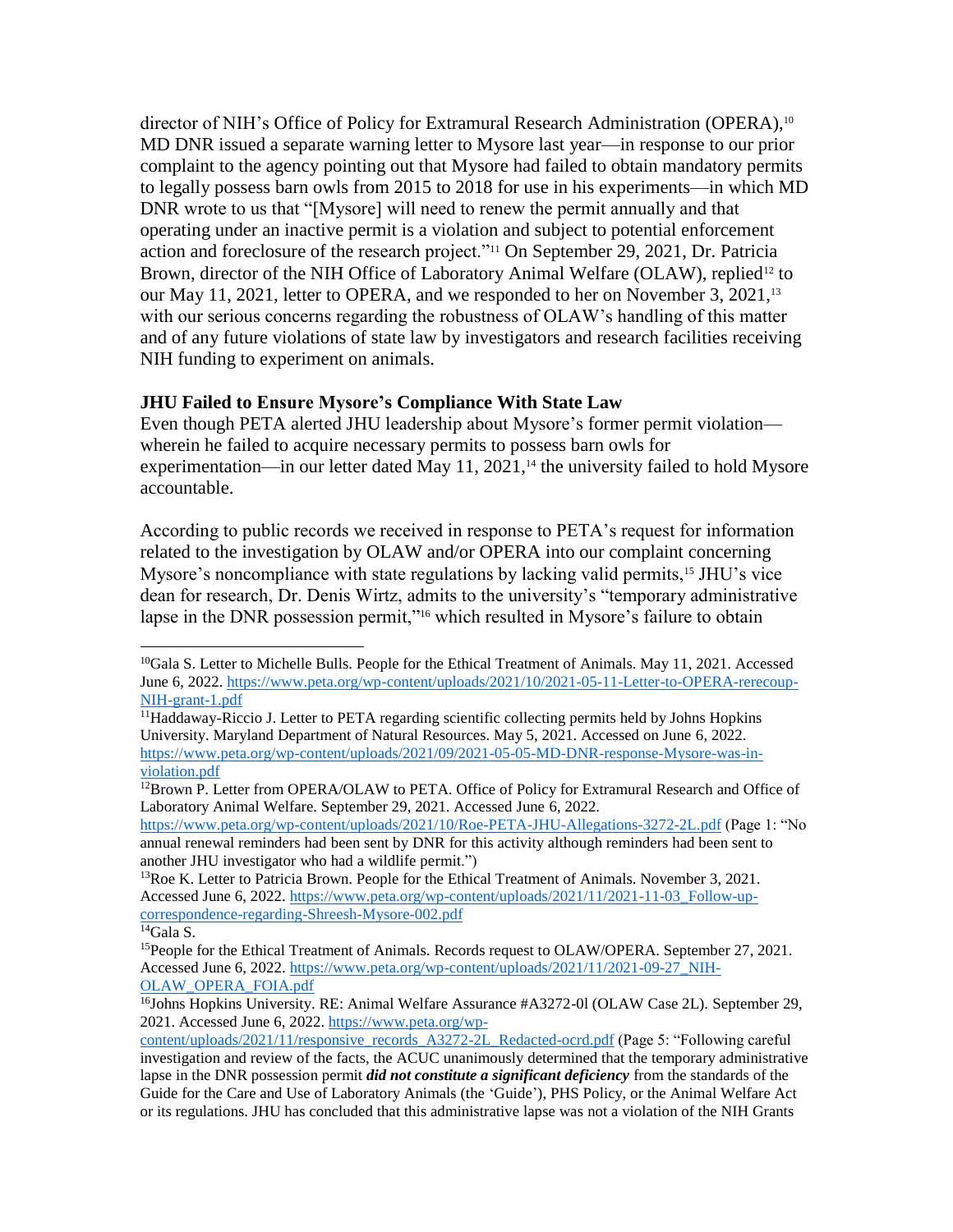timely permits in order to possess barn owls for his experiments. The corrective course of action was that "the ACUC [Animal Care and Use Committee] will continue to flag applications involving wild-caught animals or captive wildlife, and the ACUC has added a calendar reminder process for investigators to initiate permit renewal applications."[16](#page-2-0) This displays a callous disregard for regulations that would otherwise protect barn owls and blatantly undermines the purpose of implementing these laws in the first place. Furthermore, in its review of Mysore's lack of permits from 2015 to 2018, JHU still apparently did not flag or prohibit Mysore from killing owls in his possession—again, MD DNR said that this practice is "inconsistent" with the state law's prohibition on killing wildlife by permittees.

JHU's ACUC should not have approved Mysore's experimental protocol without ensuring compliance with state law. When we presented Mysore's lack of state permits to OLAW and OPERA, NIH appeared to wrongly place the blame for his noncompliance with state law on the MD DNR for allegedly not reminding him to seek a renewal.<sup>17</sup> However, contrary to JHU's assertion, the MD DNR *did* send Mysore a permit renewal reminder, which he ignored or didn't pursue.<sup>18</sup>

The permitting provisions for scientific collection are not optional—in this case, they are a basic legal prerequisite for keeping these owls, who would otherwise be protected under the law—confined for use in invasive brain experiments at JHU. **Mysore's repeated failure to satisfy the requirements of Maryland's wildlife regulations strongly counsels against allowing him to use state and federal resources to continue experiments on barn owls and other protected animals.**

Thank you for your consideration of this important issue. We look forward to hearing from you by June 17, 2022.

Sincerely yours,

Rig

 $\overline{\phantom{a}}$ 

Shriya Swaminathan Research Associate International Laboratory Methods Division Laboratory Investigations Department

Guide, as the research was conducted at all times under an ACUC approved protocol, in species appropriate housing under an appropriate program of animal care, and in material compliance with all grant terms.") <sup>17</sup>Office of Policy for Extramural Research and Office of Laboratory Animal Welfare. Letter from OPERA/OLAW to PETA. September 29, 2021. Accessed June 6, 2022.

<https://www.peta.org/wp-content/uploads/2021/10/Roe-PETA-JHU-Allegations-3272-2L.pdf> (Page 1: "No annual renewal reminders had been sent by DNR for this activity although reminders had been sent to another JHU investigator who had a wildlife permit.")

<sup>18</sup>Maryland Department of Natural Resources. Letter to Mysore from the MD DNR. March 4, 2021. Accessed June 6, 2022. [https://www.peta.org/wp-content/uploads/2021/10/2021-05-12-MD-DNR-letter-to-](https://www.peta.org/wp-content/uploads/2021/10/2021-05-12-MD-DNR-letter-to-Mysore.pdf)[Mysore.pdf](https://www.peta.org/wp-content/uploads/2021/10/2021-05-12-MD-DNR-letter-to-Mysore.pdf) ("Your original permit expired on 12/31/2014. You did not respond to the request to renew so we presumed there was no longer a need for the continued use of the permit for the original research project.")